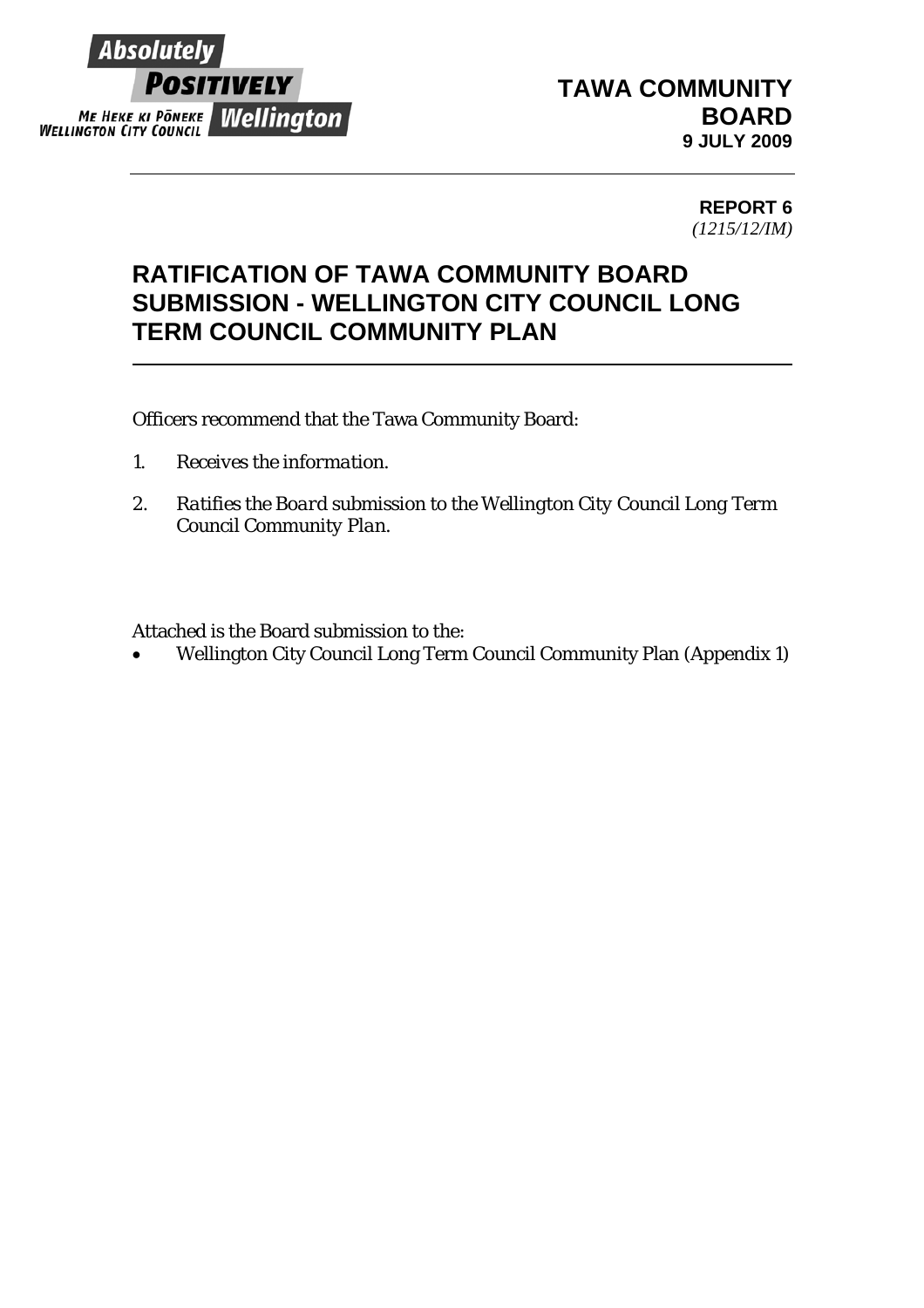## **APPENDIX 1**

### **Submission Tawa Community Board - 18 May 2009**

### **Long Term Council Community Plan 2009-19 and Draft Annual Plan**

The Tawa Community Board (TCB) compliments the Wellington City Council (WCC) upon the documentation and other information provided for this year's Long Term Council Community Plan (LTCCP). In particular the various meetings and forums across the City, the Residents Panel and the Hot Line to the Mayor and Councillors, have enabled more Wellington Residents to provide an opinion on the LTCCP.

However, it is unfortunate that so many of the Forums and Meetings (eg Urban Development /Transport Strategy, Economic Strategy and the General Overview of all strategy areas, et al) have been during the day time and City based, thereby precluding many residents from attending.

#### **General**

- Whilst the legislation provides for the preparation of a 10 year plan, the TCB believes that a longer term view, perhaps 25-50 years should be taken into consideration. This would prevent short term solutions.
- Tawa has one of the highest percentages in Wellington of residents over 60 years of age. Many of these still live in their own homes and are reliant on their investment income to pay their bills. With the decreasing returns, even a 3.58% increase in rates will have an impact upon their ability to pay. The planned increases for following years of 5.98% and 4.37% could have grave consequences.
- Uniform Annual Charges.

The TCB supported the introduction of a Uniform Annual Charge (UAC) across the City which provided equity across all users of a service and was disappointed when it was dropped last year. The TCB believes that UAC's should be revisited.

#### **1. Governance**

The key parts of the LTCCP are the Strategy Tree which outlines the key components that the Council uses for governance and those are:

- 1.1 City Governance and engagement
- 1.2 Maori and Mana whenua partnerships
- 1.3 Regional and Community Outcomes

#### **1.1 City governance and engagement.**

The TCB does not believe that the key facts as presented on page 39 of the Draft LTP 2009-19 tell the complete picture of the democratic process for the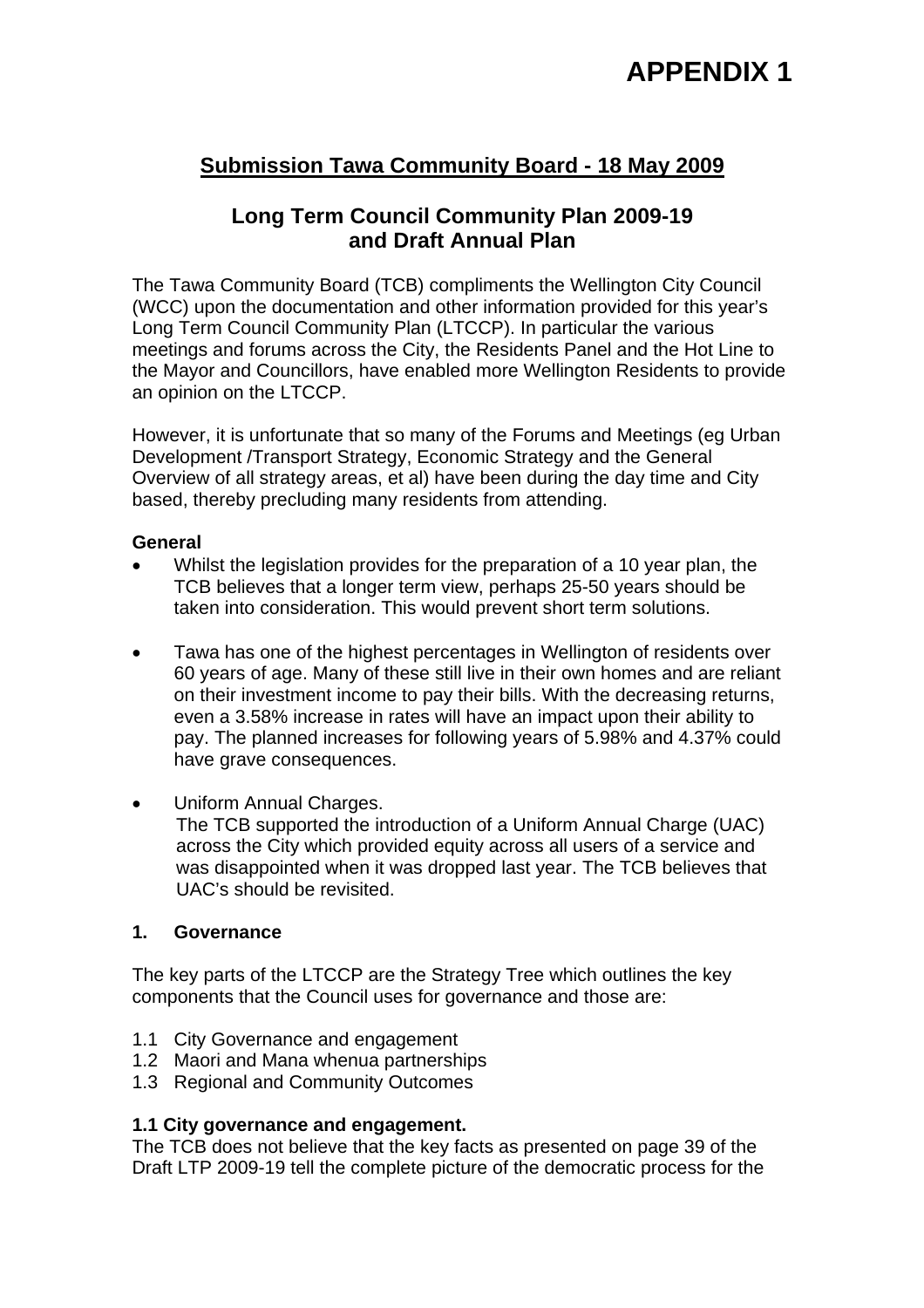Wellington region. Not only do we have a mayor and 14 councillors but we also have two democratically elected community boards that are also elected to:

- represent, and to advocate for, its community.
- consider and report on all matters referred to it by the territorial authority, or any matter of interest or concern to, the community board
- maintain an overview of services provided by the territorial authority within the community
- undertake any other responsibilities that are delegated to it by the territorial authority

The TCB makes the following comment about Page 39 "More Inclusive". The TCB is a significant point of access for people to raise questions or suggestions about the city and its services. The TCB is also proposing to develop a community based Advocacy Plan for Tawa.

The TCB makes the following comment on Page 43. "Over the next three years we plan to do the following key projects:" Bullet 3 is about strengthening relationships with the wider region to influence decisions that affect our community. The TCB believe that there needs to be ongoing discussions between the Council and the TCB on the delegations, roles and processes of Community Boards so that there can be better outcomes for Wellington through the work of the Community Boards.

#### **1.2 Maori and Mana whenua partnerships.**

Maori in the Tawa region have said that there needs to be more engagement with Maori as well as the engagement with Mana whenua. The TCB would support the ongoing engagement with Maori so that their views on issues affecting them are known to Council.

#### **1.3 Regional and Community Outcomes**

In view of the Royal Commission of Inquiry into Auckland, and the subsequent recommendation for Community Boards, we suggest that WCC consider the establishment of further community Boards within its environs.

#### **2. ENVIRONMENT**

#### **2.1 Gardens and beaches**

We are concerned that "less will be spent on mowing, maintenance and garden beds over the next three years" could mean a drop in standards, and degradation of the Parks and Gardens within Tawa.

#### **2.2 Green Open Spaces**

Within Tawa, the Friends of the Tawa Bush Reserves, and the Friends of Willowbank Reserve, and other volunteer groups, work hard and cooperatively with WCC, to ensure the upkeep and development of Parks and walkways within Tawa. Support for these volunteer Groups needs to continue.

'Pest animals and plants will be eliminated'.

The Friends of Tawa Bush Reserves and others have for many years provided this service. Support for these volunteer Groups needs to continue.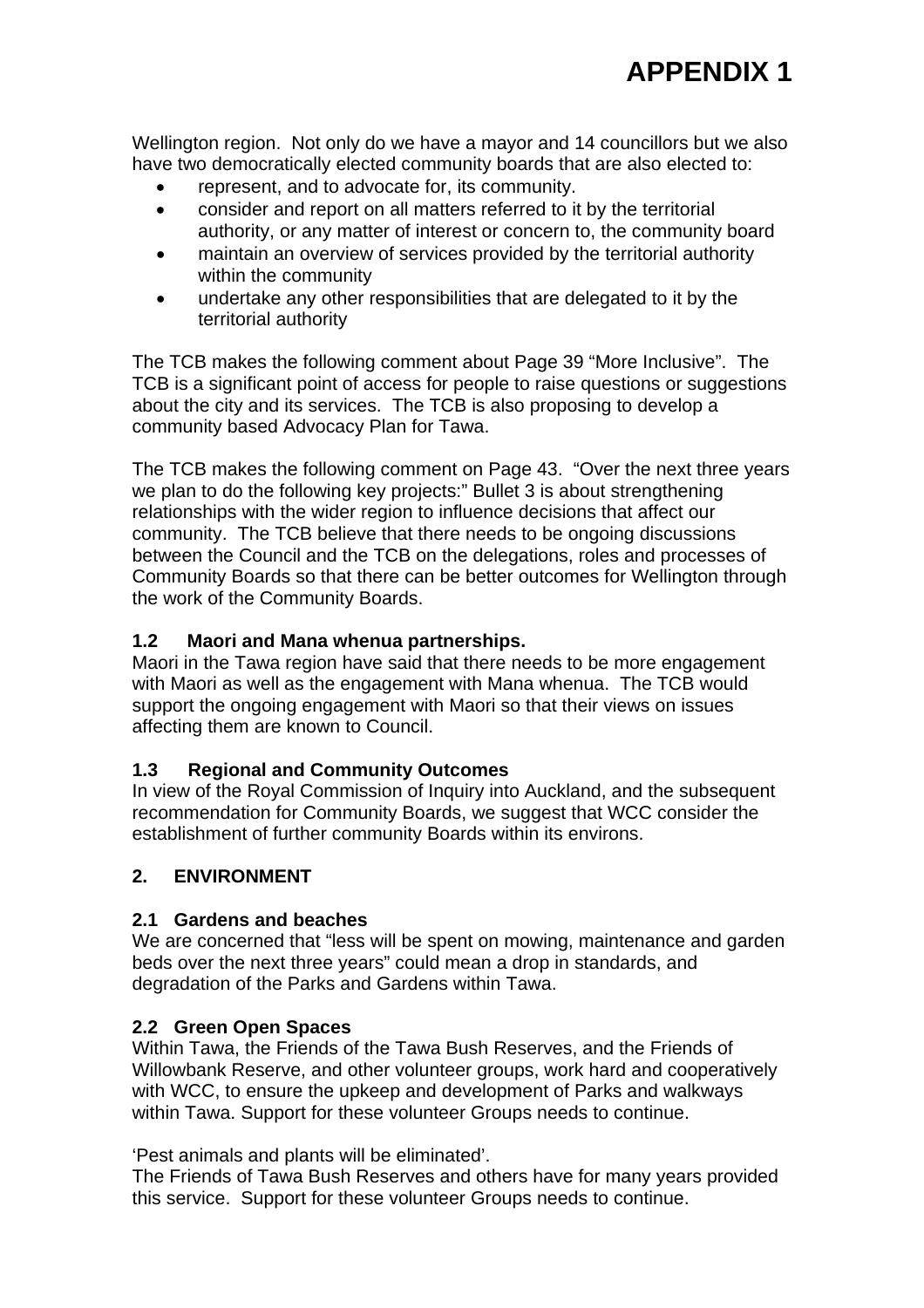# **APPENDIX 1**

#### **Key Projects.**

The TCB strongly fully supports the development of a walkway along the Porirua Stream from Takapu Rd to Kenepuru. We believe that such an amenity would be widely used for both access and recreation of residents and visitors who make regular use of walking routes on both sides of the valley. We would like to encourage council to continue to plan and implement the sections which are able to be easily completed.

#### **2.3 Water**

The TCB strongly supports 'the leak detection programme' to reduce the high percentage of water that leaks through the network, together with fixing those leaks.

The TCB strongly supports the 'renewals to the reticulation network on Tawa's water main and adding a bypass to the Tawa reservoir."

#### **2.5 Waste Reduction and Energy Conservation**

The TCB believes that education of waste reduction is imperative, and that the aim supports the contribution to raise awareness.

#### **3. Economic Development**

The TCB has no comments regarding the Economic Development section of the LTCCP.

#### **4. Cultural Wellbeing**

The key parts of the LTCCP are the Strategy Tree which outlines the key components that the Council uses for cultural wellbeing are:

- 4.1 Galleries and museums
- 4.2 Heritage
- 4.3 Community Arts and cultural support
- 4.4 Arts partnership

The TCB is not going to make a submission of 4.1 and 4.2

#### **4.3 Community Arts and Cultural support.**

The TCB makes the following comment about Page 109 "Why it's important". The TCB believes that community festivals are in integral part of the community sharing and develop a sense of belonging. We acknowledge and appreciate the Council's support for the following events:

- Tawa schools and community festival
- June tunes
- Mana Tiaki Kapahaka festival

TCB also acknowledges the ongoing support from the WCC grants committee to cultural grants to organisation within the Tawa region.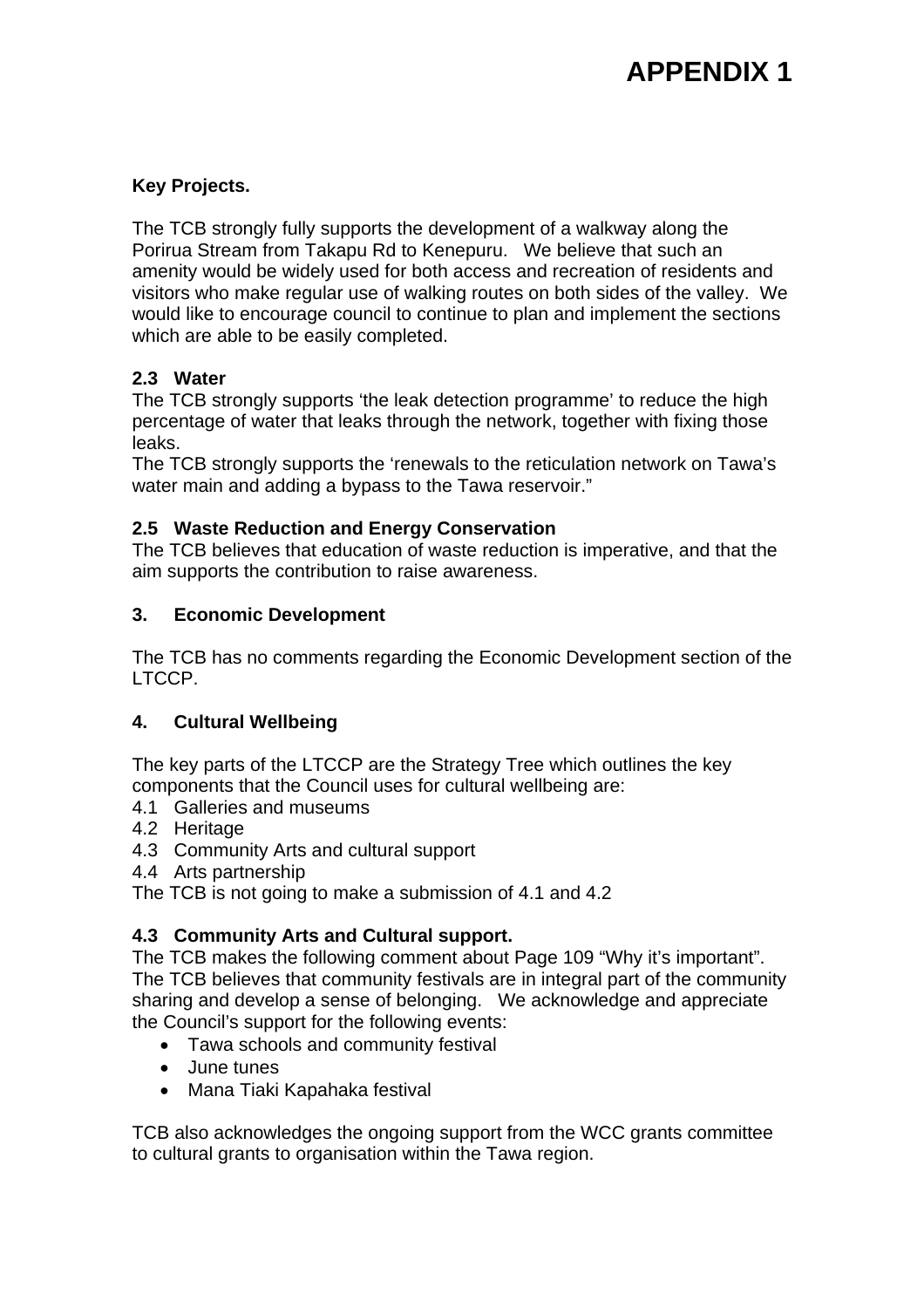#### **4.4 Arts Partnership**

The TCB has funding being held under the Art Partnership for the completion of the Kereru statue on Main Road Tawa. While the funding is currently not enough to complete the statue TCB would request that the funding allocation be available until such a time that the remaining funding required to complete the statue is found.

#### **Tawa Community Grants**

Each year through the Tawa community Grants scheme \$15,000 is allocated to support community initiatives. Through this scheme a significant number of educational, cultural, recreational, sporting and community events have been supported each year. Without this funding a number of worthy events would not be possible.

#### **5. Social and Recreation**

#### **5.1 Libraries**

The TCB supports the council change of plan to continue the current opening hours of libraries and not to cut out the late nights thereby making them available to many who may have work commitments during normal daytime hours.

We do however have concerns on the reduction of spending upon security – particularly with Tawa library and continual safety and security problems on its roof re vandalism.

#### **5.2 Recreation**

We have concerns that the planned expenditure on the "learn to swim programmes "are to remain static and not grow in the coming years. Many schools no longer have their own pools or sufficient programmes to ensure our children are taught to swim and some families have problems with the cost associated with this. We would like to see more funding set aside for this important function of our pools to ensure that as many children as possible are given the opportunity to learn to swim.

#### **5.3 Recreation Services**

There is still concern that the Cobham park site will cause considerable traffic problems particularly as it is a main link to the airport .We have concerns also that residents from Tawa and Northern suburbs will have difficulty in accessing this facility, due to both the infrequency of public transport to this area and the requirement for residents to use both bus and train services. The alternative of private vehicles would put under strain an area of road network already over used. We would like to see plans the council have considered in relation to this project and the inevitable traffic delays it will cause.

We believe that an indoor sports facility is well overdue for both the city and region and encourage local government across the region to work together to develop such a facility that the region can be proud of and which is free from transport problems.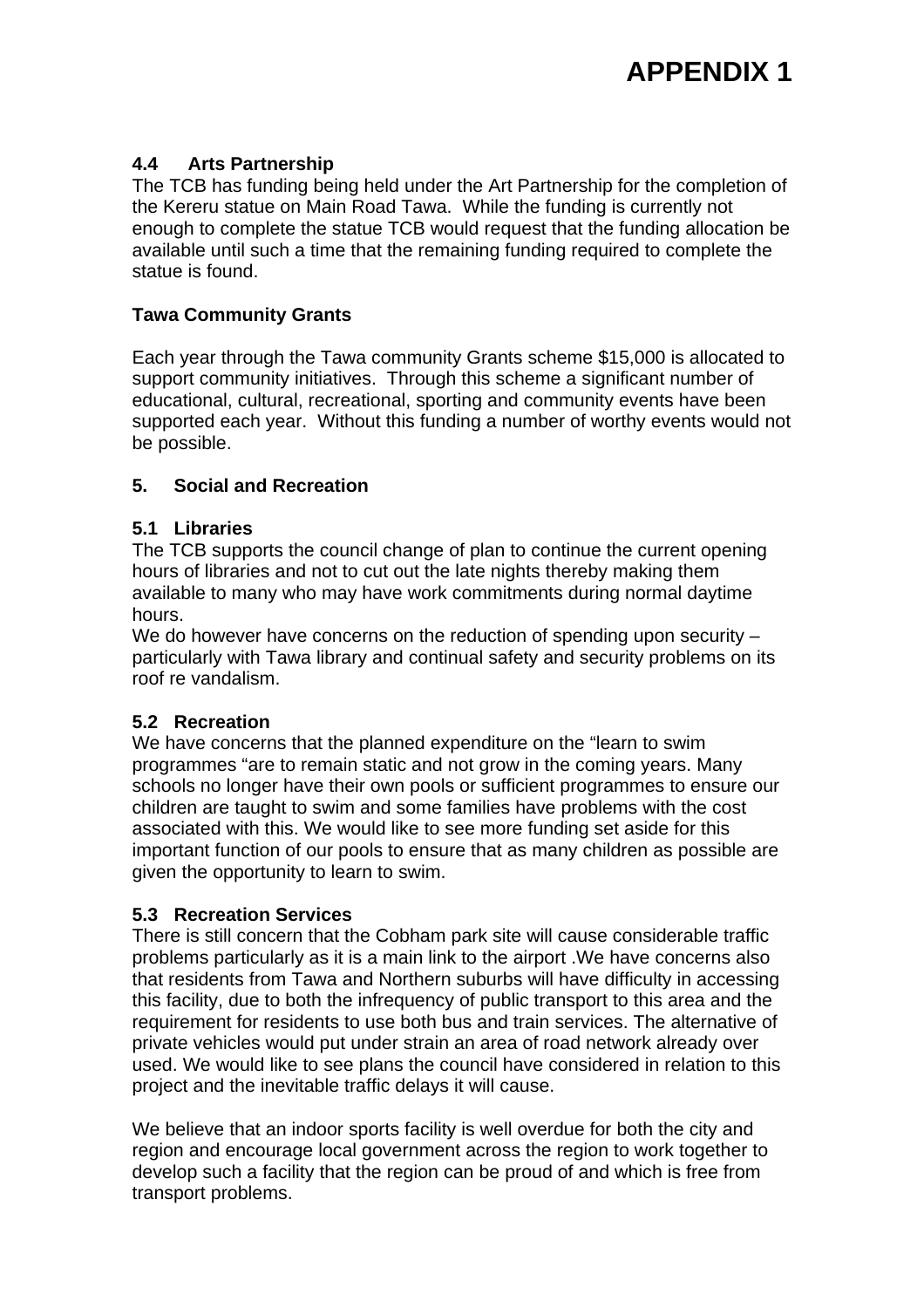#### **Sports fields**

There is concern of residents on the availability of grounds for Junior/women's games over winter. Many fields are closed for the junior/women's games but appear available for senior games. It would appear the senior games get priority and some balance needs to be introduced such that the grounds are fairly utilized by all participants and that the seniors should not always get first use.

We accept that all weather grounds are initially expensive to develop but there would appear to be some advantage in being more proactive especially with Wellington City Council and Ministry of Education developing schools fields such that they could be more fully utilized – either with all weather surfaces or lights for night time and school holidays use – areas within Tawa for example could include Linden West park or a joint venture with Tawa College.

The TCB suggests that with new artificial Sports fields, like Nairnville Park, there needs to be a higher proportion of costs recovered from users.

#### **Community Centres**

Currently these centres are council funded by 98%/ 2% user pays. The council should consider that some of the organizations that rent space within the centres may be commercial ventures and should pay a market rental for the use of the space. Priority should be given to charity/non profit local community clubs wherever possible but if space permits then any available spaces could be rented to business organizations so long as a proper market rental is fixed – this would then alter the 98/2 % balance.

#### **Commercial and Residential Rating Differential**

Consideration might be given by the council to soften the rates rise to residential rate payers by slowing down and extending the modifier for the upcoming 2009/2010 years of 3.45:1

#### **BMX Bike Track Tawa**

This area has remained unfinished for some time and may require council officers to take charge or oversee the completion of the track, as the way it currently stands it may be hazardous.

#### **5.6 Community Participation and Support**

#### **Funds Allocation**

The TCB wishes to strongly support the continuation of the Tawa community grants system currently in use as it has allowed the board to support a large number of local organizations with funding.

Also we support the continuation of the Tawa Community Awards to recognize some of the people and clubs who give freely of their time and expertise for local residents.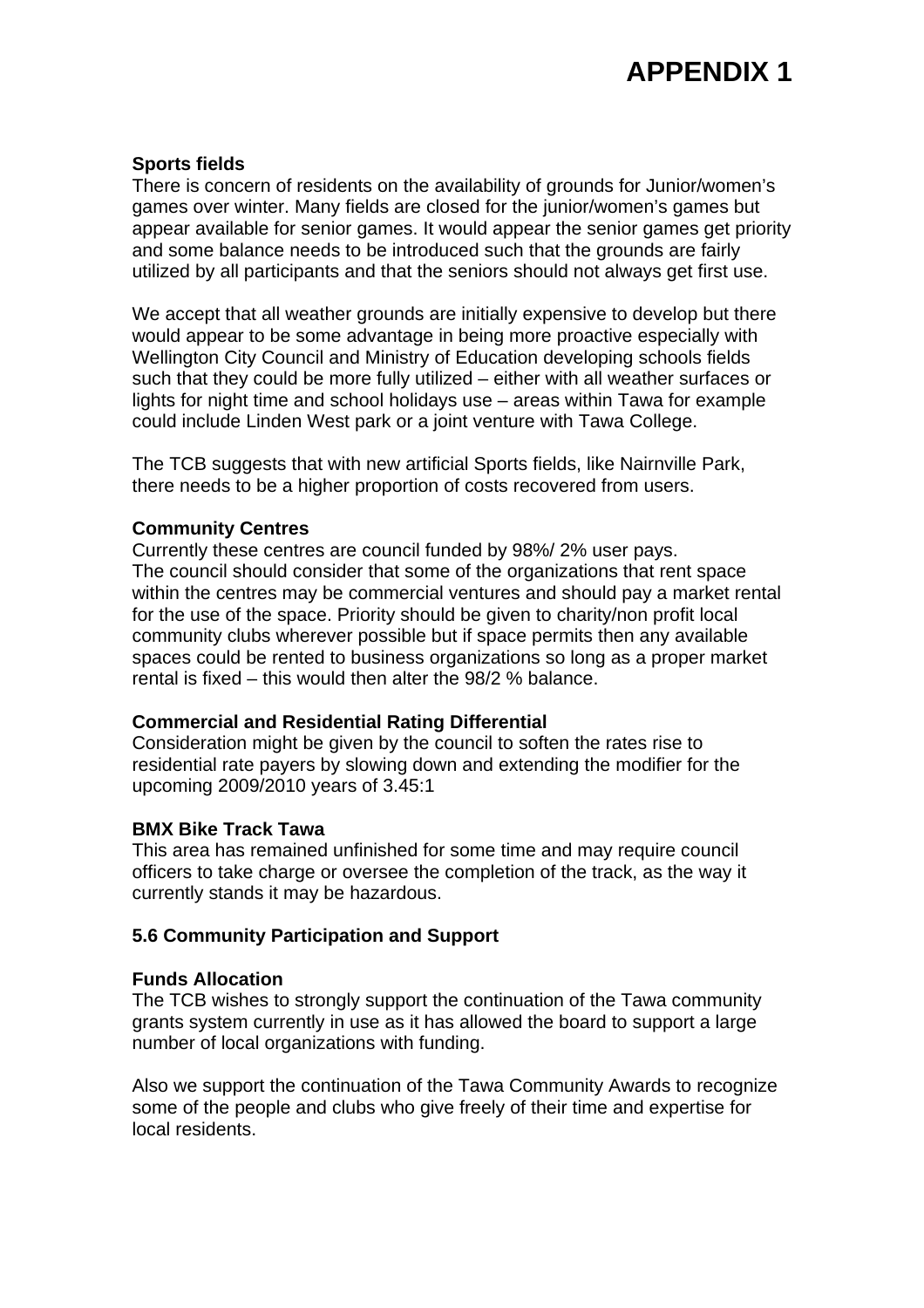#### **6. Urban Development**

#### **6.1 Resource Management Act**

The TCB supports any changes to the RMA which will reduce the bureaucracy and costs applicable to the RMA.

#### **6.5 Public Spaces Development**

The TCB supports the 'Anti Graffiti Squad', and believes that it should be extended.

#### **7. Transport**

#### **Park and Ride**

The TCB notes that Wellington City provides Park and Ride areas. There is a need for an expansion of these in Tawa. Too many cars are being parked in residential areas and creating congestion.

The TCB notes that the developers of Takapu Island are required, and are prepared to provide, an area for park and ride at Takapu Road. WCC needs to reserve funding, for the provision of park and ride facilities on this site, in the LTCCP.

#### **Tawa Driveways Rate**

At present Tawa has a targeted rate for a self sufficient fund to provide maintenance to shared driveways. The TCB strongly supports the continuation of this targeted rate provided that:

- The residents who are involved wish for it to continue, and
- It is self funded.

The TCB accepts that some years it will exceed its funding and in other years funding will exceed expenditure. A long term view needs to be taken when setting the contribution.

#### **7.2 Transport Networks**

#### **Middleton Road**

As provided in other submissions, the TCB wishes to see an urgent upgrade of Middleton Road.

- this is the only route for cyclists (and pedestrians) who wish to travel south of Tawa or north of Johnsonville.
- at present cyclists (and pedestrians) risk being hit by vehicles on a narrow, winding road that has undergone no improvements since it was the main road out of Wellington in the 1950's.
- the grade separation is clearly not acceptable.

WCC needs to reserve funding, for the provision of safe passage of cyclists and pedestrian on this route, in the LTCCP.